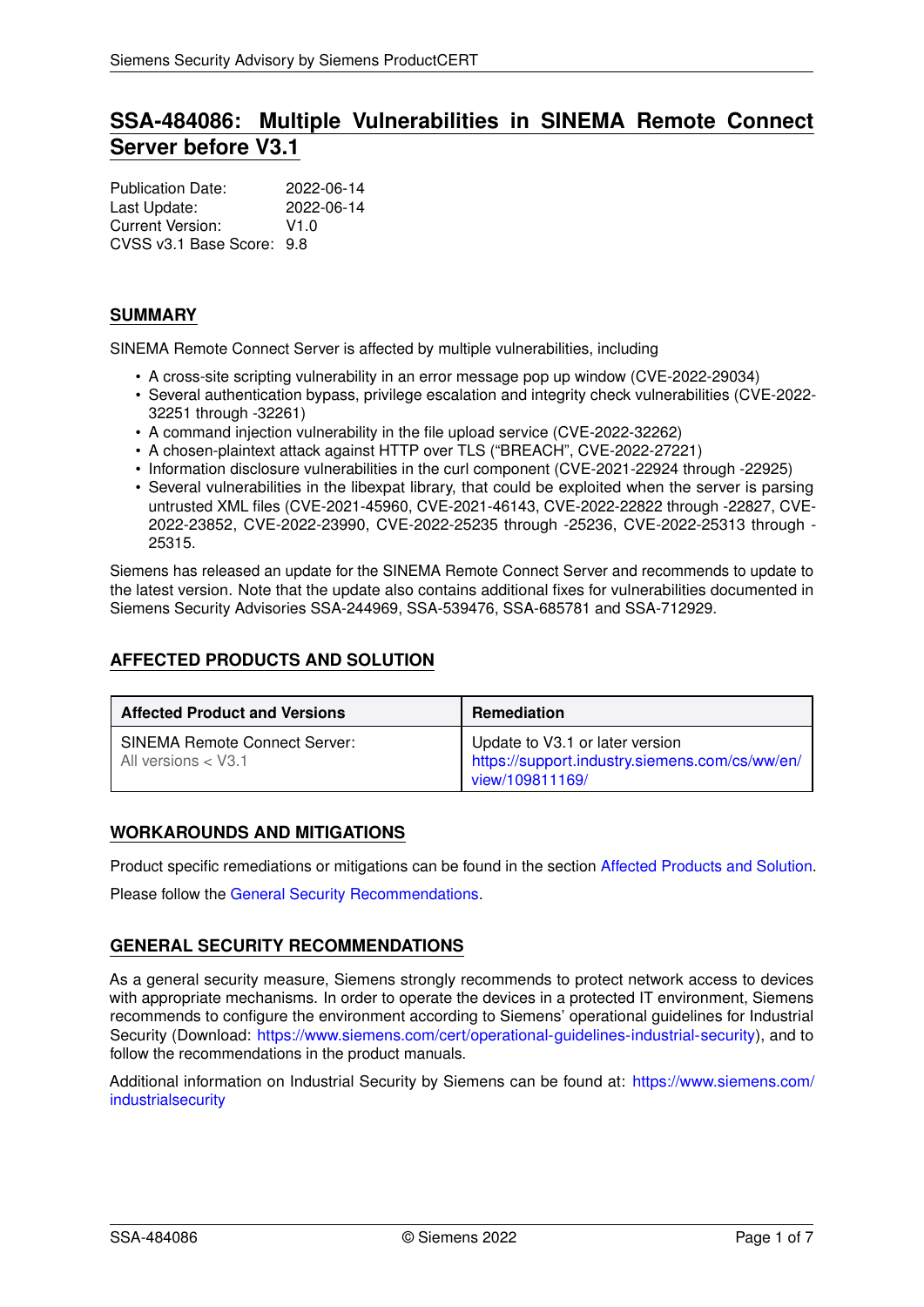# **PRODUCT DESCRIPTION**

SINEMA Remote Connect is a management platform for remote networks that enables the simple management of tunnel connections (VPN) between headquarters, service technicians, and installed machines or plants. It provides both the Remote Connect Server, which is the server application, and the Remote Connect Client, which is an OpenVPN client for optimal connection to SINEMA Remote Connect Server.

# **VULNERABILITY CLASSIFICATION**

The vulnerability classification has been performed by using the CVSS scoring system in version 3.1 (CVSS v3.1) [\(https://www.first.org/cvss/\)](https://www.first.org/cvss/). The CVSS environmental score is specific to the customer's environment and will impact the overall CVSS score. The environmental score should therefore be individually defined by the customer to accomplish final scoring.

An additional classification has been performed using the CWE classification, a community-developed list of common software security weaknesses. This serves as a common language and as a baseline for weakness identification, mitigation, and prevention efforts. A detailed list of CWE classes can be found at: [https://cwe.mitre.org/.](https://cwe.mitre.org/)

# Vulnerability CVE-2021-22924

libcurl keeps previously used connections in a connection pool for subsequent transfers to reuse, if one of them matches the setup. Due to errors in the logic, the config matching function did not take 'issuercert' into account and it compared the involved paths *case insensitively*, which could lead to libcurl reusing wrong connections. File paths are, or can be, case sensitive on many systems but not all, and can even vary depending on used file systems. The comparison also didn't include the 'issuer cert' which a transfer can set to qualify how to verify the server certificate.

CVSS v3.1 Base Score 3.7

CVSS Vector [CVSS:3.1/AV:N/AC:H/PR:N/UI:N/S:U/C:L/I:N/A:N/E:P/RL:O/RC:C](https://www.first.org/cvss/calculator/3.1#CVSS:3.1/AV:N/AC:H/PR:N/UI:N/S:U/C:L/I:N/A:N/E:P/RL:O/RC:C) CWE CWE-706: Use of Incorrectly-Resolved Name or Reference

#### Vulnerability CVE-2021-22925

curl supports the -t command line option, known as CURLOPT\_TELNETOPTIONS in libcurl. This rarely used option is used to send variable=content pairs to TELNET servers. Due to flaw in the option parser for sending NEW ENV variables, libcurl could be made to pass on uninitialized data from a stack based buffer to the server. Therefore potentially revealing sensitive internal information to the server using a clear-text network protocol. This could happen because curl did not call and use sscanf() correctly when parsing the string provided by the application.

CVSS v3.1 Base Score 5.3

CVSS Vector [CVSS:3.1/AV:N/AC:L/PR:N/UI:N/S:U/C:L/I:N/A:N/E:P/RL:O/RC:C](https://www.first.org/cvss/calculator/3.1#CVSS:3.1/AV:N/AC:L/PR:N/UI:N/S:U/C:L/I:N/A:N/E:P/RL:O/RC:C)<br>CWF CWF-908: Use of Uninitialized Resource CWE CWE-908: Use of Uninitialized Resource

#### Vulnerability CVE-2021-45960

 $\overline{a}$ 

In Expat (aka libexpat) before 2.4.3, a left shift by 29 (or more) places in the storeAtts function in xmlparse.c can lead to realloc misbehavior (e.g., allocating too few bytes, or only freeing memory).

| UVSS V3. I Base Score | 8.8                                                        |
|-----------------------|------------------------------------------------------------|
| CVSS Vector           | CVSS:3.1/AV:N/AC:L/PR:L/UI:N/S:U/C:H/I:H/A:H/E:P/RL:O/RC:C |
| CWE                   | <b>CWE-400: Uncontrolled Resource Consumption</b>          |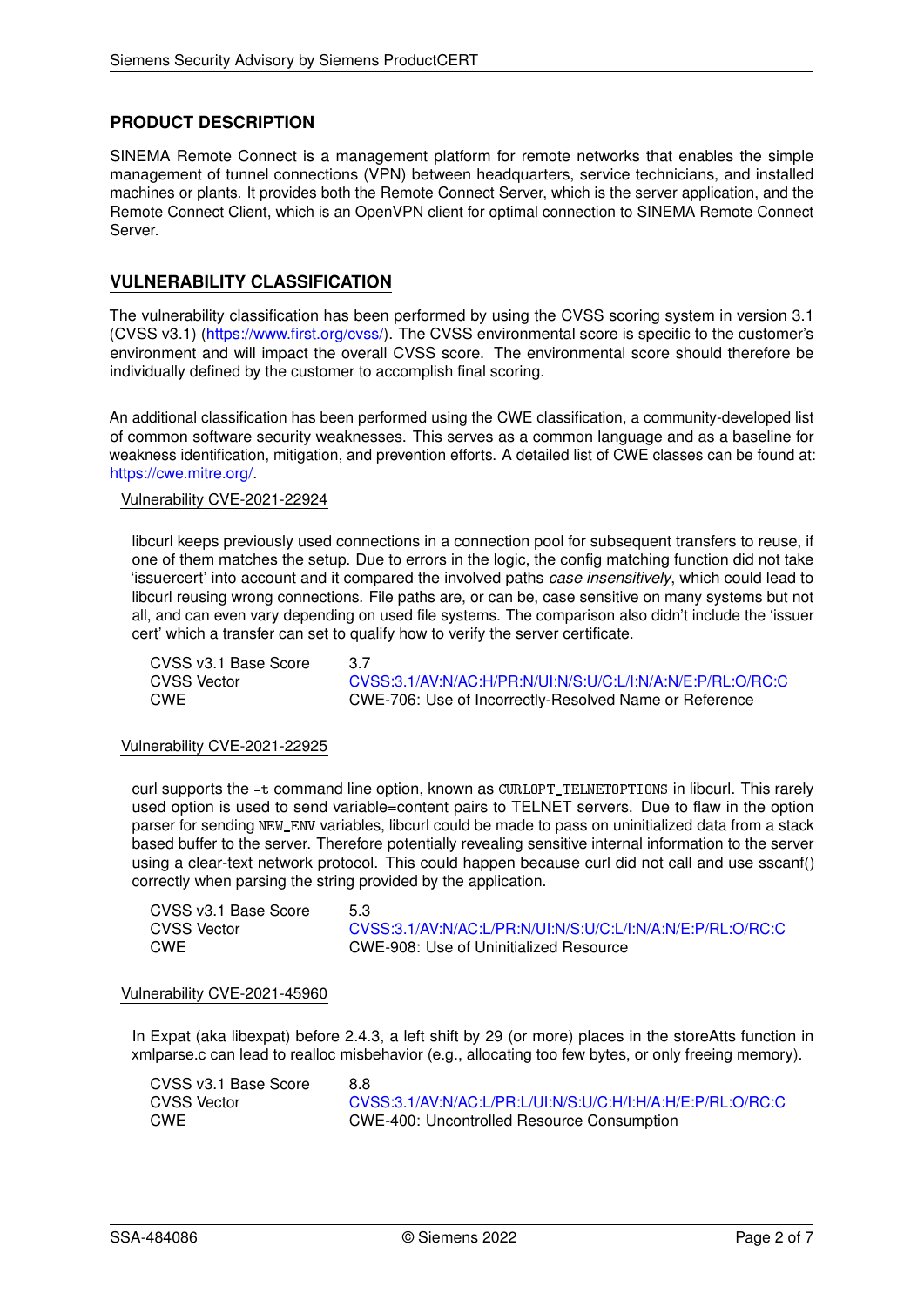In doProlog in xmlparse.c in Expat (aka libexpat) before 2.4.3, an integer overflow exists for m\_groupSize.

| CVSS v3.1 Base Score | 7.8                                                        |
|----------------------|------------------------------------------------------------|
| CVSS Vector          | CVSS:3.1/AV:L/AC:L/PR:N/UI:R/S:U/C:H/I:H/A:H/E:P/RL:O/RC:C |
| <b>CWE</b>           | CWE-190: Integer Overflow or Wraparound                    |

Vulnerability CVE-2022-22822

addBinding in xmlparse.c in Expat (aka libexpat) before 2.4.3 has an integer overflow.

| CVSS v3.1 Base Score | 98.                                                        |
|----------------------|------------------------------------------------------------|
| <b>CVSS Vector</b>   | CVSS:3.1/AV:N/AC:L/PR:N/UI:N/S:U/C:H/I:H/A:H/E:P/RL:O/RC:C |
| <b>CWE</b>           | CWE-190: Integer Overflow or Wraparound                    |

#### Vulnerability CVE-2022-22823

build model in xmlparse.c in Expat (aka libexpat) before 2.4.3 has an integer overflow.

| CVSS v3.1 Base Score | 9.8                                                        |
|----------------------|------------------------------------------------------------|
| CVSS Vector          | CVSS:3.1/AV:N/AC:L/PR:N/UI:N/S:U/C:H/I:H/A:H/E:P/RL:O/RC:C |
| CWE                  | CWE-190: Integer Overflow or Wraparound                    |

### Vulnerability CVE-2022-22824

defineAttribute in xmlparse.c in Expat (aka libexpat) before 2.4.3 has an integer overflow.

| CVSS v3.1 Base Score | 9.8                                                        |
|----------------------|------------------------------------------------------------|
| CVSS Vector          | CVSS:3.1/AV:N/AC:L/PR:N/UI:N/S:U/C:H/I:H/A:H/E:P/RL:O/RC:C |
| <b>CWE</b>           | CWE-190: Integer Overflow or Wraparound                    |

#### Vulnerability CVE-2022-22825

lookup in xmlparse.c in Expat (aka libexpat) before 2.4.3 has an integer overflow.

| CVSS v3.1 Base Score | 8.8                                                        |
|----------------------|------------------------------------------------------------|
| CVSS Vector          | CVSS:3.1/AV:N/AC:L/PR:N/UI:R/S:U/C:H/I:H/A:H/E:P/RL:O/RC:C |
| <b>CWE</b>           | CWE-190: Integer Overflow or Wraparound                    |

#### Vulnerability CVE-2022-22826

nextScaffoldPart in xmlparse.c in Expat (aka libexpat) before 2.4.3 has an integer overflow.

| CVSS v3.1 Base Score | 8.8                                                        |
|----------------------|------------------------------------------------------------|
| <b>CVSS Vector</b>   | CVSS:3.1/AV:N/AC:L/PR:N/UI:R/S:U/C:H/I:H/A:H/E:P/RL:O/RC:C |
| <b>CWE</b>           | CWE-190: Integer Overflow or Wraparound                    |

#### Vulnerability CVE-2022-22827

storeAtts in xmlparse.c in Expat (aka libexpat) before 2.4.3 has an integer overflow.

| CVSS v3.1 Base Score | 8.8                                                        |
|----------------------|------------------------------------------------------------|
| CVSS Vector          | CVSS:3.1/AV:N/AC:L/PR:N/UI:R/S:U/C:H/I:H/A:H/E:P/RL:O/RC:C |
| CWE                  | CWE-190: Integer Overflow or Wraparound                    |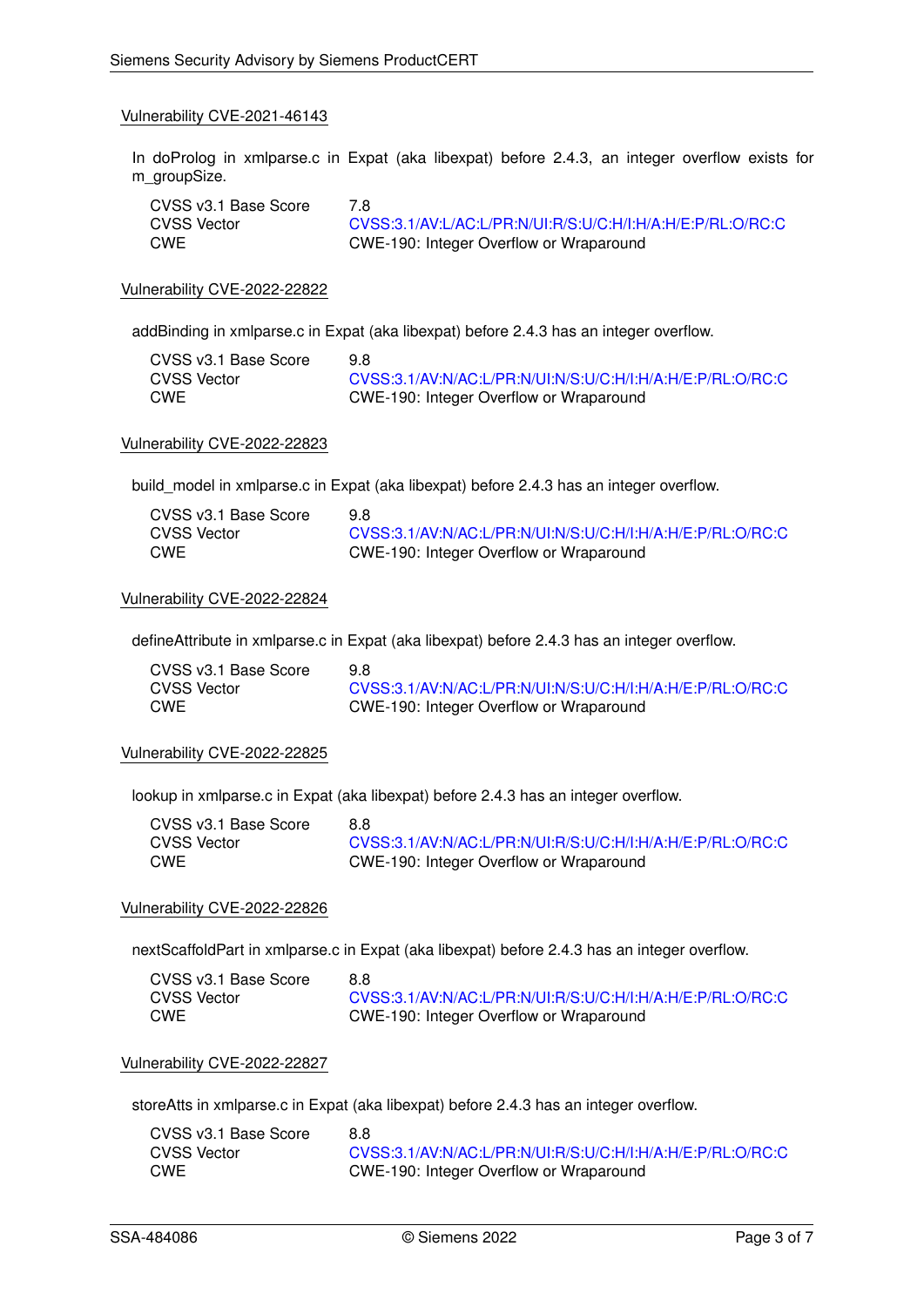Expat (aka libexpat) before 2.4.4 has a signed integer overflow in XML\_GetBuffer, for configurations with a nonzero XML\_CONTEXT\_BYTES.

| CVSS v3.1 Base Score | 9.8                                                        |
|----------------------|------------------------------------------------------------|
| <b>CVSS Vector</b>   | CVSS:3.1/AV:N/AC:L/PR:N/UI:N/S:U/C:H/I:H/A:H/E:P/RL:O/RC:C |
| <b>CWE</b>           | CWE-190: Integer Overflow or Wraparound                    |

#### Vulnerability CVE-2022-23990

Expat (aka libexpat) before 2.4.4 has an integer overflow in the doProlog function.

| CVSS v3.1 Base Score | 98                                                         |
|----------------------|------------------------------------------------------------|
| <b>CVSS Vector</b>   | CVSS:3.1/AV:N/AC:L/PR:N/UI:N/S:U/C:H/I:H/A:H/E:P/RL:O/RC:C |
| <b>CWE</b>           | CWE-190: Integer Overflow or Wraparound                    |

#### Vulnerability CVE-2022-25235

xmltok impl.c in Expat (aka libexpat) before 2.4.5 lacks certain validation of encoding, such as checks for whether a UTF-8 character is valid in a certain context.

| CVSS v3.1 Base Score | 9.8                                                        |
|----------------------|------------------------------------------------------------|
| CVSS Vector          | CVSS:3.1/AV:N/AC:L/PR:N/UI:N/S:U/C:H/I:H/A:H/E:P/RL:O/RC:C |
| CWE                  | CWE-116: Improper Encoding or Escaping of Output           |

#### Vulnerability CVE-2022-25236

xmlparse.c in Expat (aka libexpat) before 2.4.5 allows attackers to insert namespace-separator characters into namespace URIs.

| CVSS v3.1 Base Score | 9.8                                                        |
|----------------------|------------------------------------------------------------|
| <b>CVSS Vector</b>   | CVSS:3.1/AV:N/AC:L/PR:N/UI:N/S:U/C:H/I:H/A:H/E:P/RL:O/RC:C |
| <b>CWE</b>           | CWE-668: Exposure of Resource to Wrong Sphere              |

#### Vulnerability CVE-2022-25313

In Expat (aka libexpat) before 2.4.5, an attacker can trigger stack exhaustion in build\_model via a large nesting depth in the DTD element.

| CVSS v3.1 Base Score | 6.5                                                        |
|----------------------|------------------------------------------------------------|
| CVSS Vector          | CVSS:3.1/AV:N/AC:L/PR:N/UI:R/S:U/C:N/I:N/A:H/E:P/RL:O/RC:C |
| <b>CWE</b>           | <b>CWE-400: Uncontrolled Resource Consumption</b>          |

#### Vulnerability CVE-2022-25314

In Expat (aka libexpat) before 2.4.5, there is an integer overflow in copyString.

| CVSS v3.1 Base Score | 7.5                                                        |
|----------------------|------------------------------------------------------------|
| <b>CVSS Vector</b>   | CVSS:3.1/AV:N/AC:L/PR:N/UI:N/S:U/C:N/I:N/A:H/E:P/RL:O/RC:C |
| <b>CWE</b>           | CWE-190: Integer Overflow or Wraparound                    |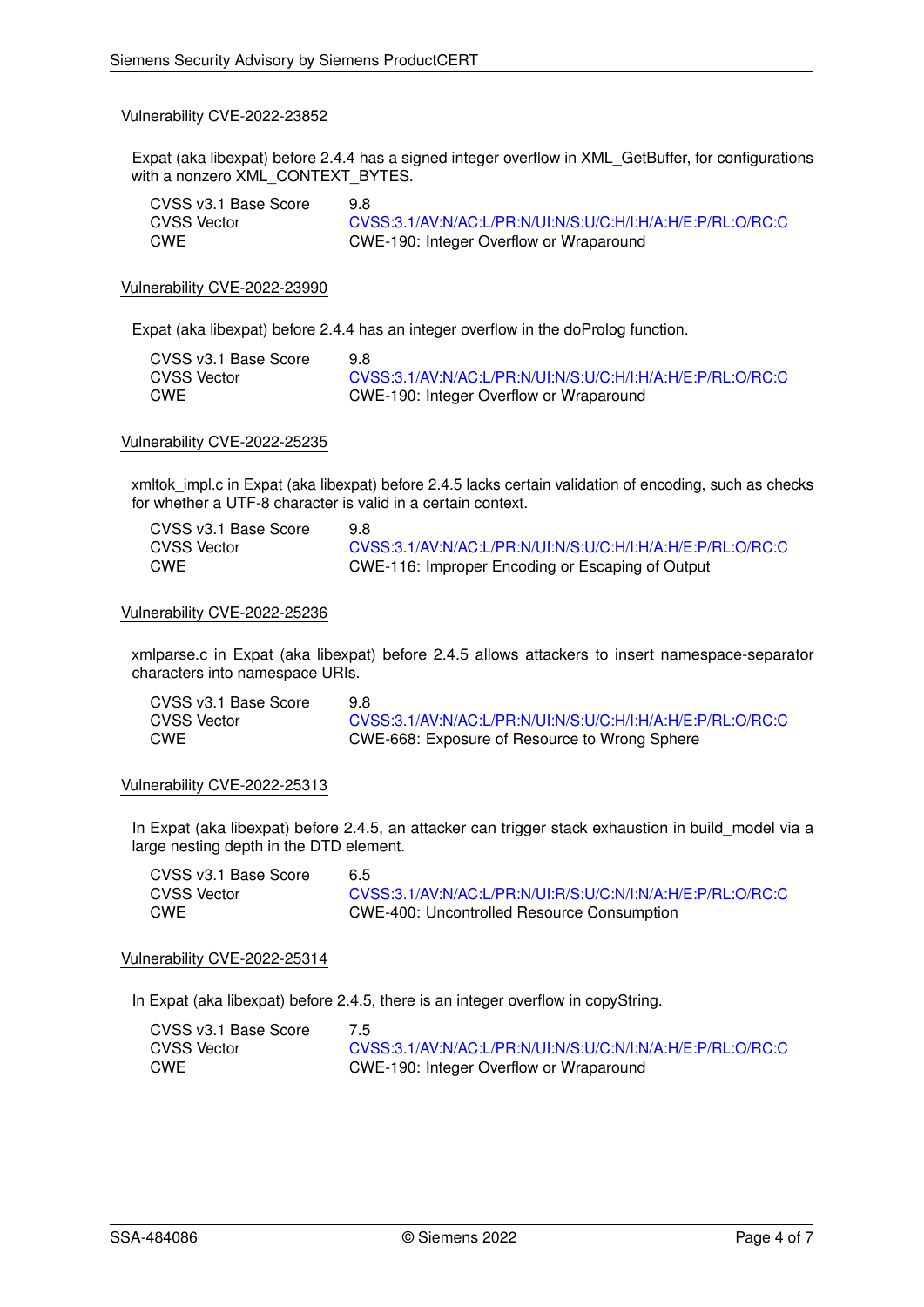In Expat (aka libexpat) before 2.4.5, there is an integer overflow in storeRawNames.

| CVSS v3.1 Base Score | 9.8                                                        |
|----------------------|------------------------------------------------------------|
| CVSS Vector          | CVSS:3.1/AV:N/AC:L/PR:N/UI:N/S:U/C:H/I:H/A:H/E:P/RL:O/RC:C |
| CWE                  | CWE-190: Integer Overflow or Wraparound                    |

#### Vulnerability CVE-2022-27221

An attacker in machine-in-the-middle could obtain plaintext secret values by observing length differences during a series of guesses in which a string in an HTTP request URL potentially matches an unknown string in an HTTP response body, aka a "BREACH" attack.

| CVSS v3.1 Base Score | 5.9                                                        |
|----------------------|------------------------------------------------------------|
| CVSS Vector          | CVSS:3.1/AV:N/AC:H/PR:N/UI:N/S:U/C:H/I:N/A:N/E:P/RL:O/RC:C |
| CWE                  | CWE-310: Cryptographic Issues                              |

# Vulnerability CVE-2022-29034

An error message pop up window in the web interface of the affected application does not prevent injection of JavaScript code.

This could allow attackers to perform reflected cross-site scripting (XSS) attacks.

| CVSS v3.1 Base Score | 61                                                         |
|----------------------|------------------------------------------------------------|
| <b>CVSS Vector</b>   | CVSS:3.1/AV:N/AC:L/PR:N/UI:R/S:C/C:L/I:L/A:N/E:P/RL:O/RC:C |
| <b>CWE</b>           | CWE-79: Improper Neutralization of Input During Web Page   |
|                      | Generation ('Cross-site Scripting')                        |

#### Vulnerability CVE-2022-32251

There is a missing authentication verification for a resource used to change the roles and permissions of a user. This could allow an attacker to change the permissions of any user and gain the privileges of an administrative user.

| CVSS v3.1 Base Score | 8.8                                                        |
|----------------------|------------------------------------------------------------|
| CVSS Vector          | CVSS:3.1/AV:N/AC:L/PR:L/UI:N/S:U/C:H/I:H/A:H/E:P/RL:O/RC:C |
| <b>CWE</b>           | CWE-306: Missing Authentication for Critical Function      |

#### Vulnerability CVE-2022-32252

The application does not perform the integrity check of the update packages. Without validation, an admin user might be tricked to install a malicious package, granting root privileges to an attacker.

| CVSS v3.1 Base Score | 6.5                                                        |
|----------------------|------------------------------------------------------------|
| CVSS Vector          | CVSS:3.1/AV:L/AC:L/PR:H/UI:R/S:U/C:H/I:H/A:H/E:P/RL:O/RC:C |
| <b>CWE</b>           | CWE-345: Insufficient Verification of Data Authenticity    |

#### Vulnerability CVE-2022-32253

Due to improper input validation, the OpenSSL certificate's password could be printed to a file reachable by an attacker.

| CVSS v3.1 Base Score | 49                                                         |
|----------------------|------------------------------------------------------------|
| CVSS Vector          | CVSS:3.1/AV:N/AC:L/PR:H/UI:N/S:U/C:H/I:N/A:N/E:P/RL:O/RC:C |
| CWE                  | CWE-20: Improper Input Validation                          |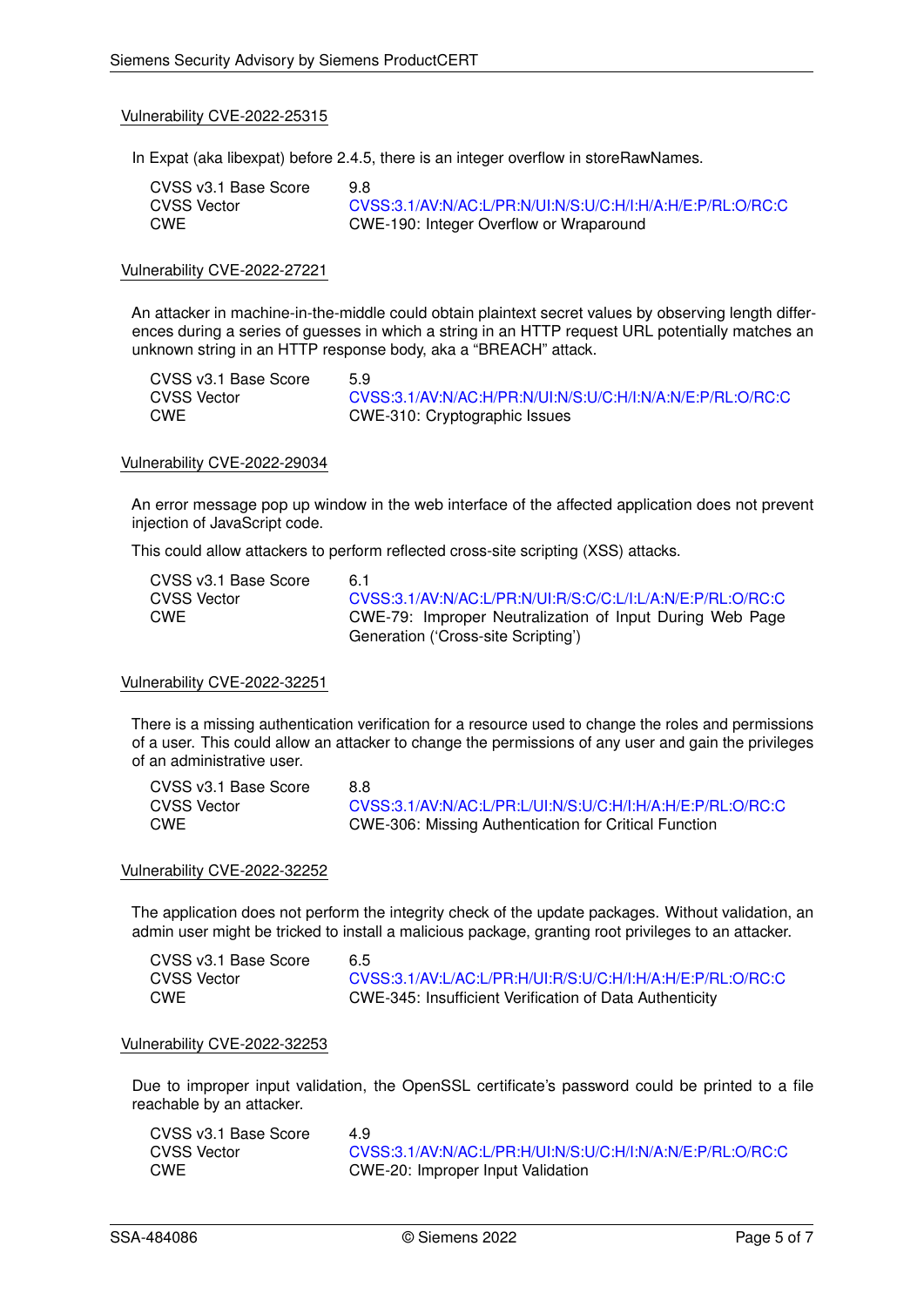A customized HTTP POST request could force the application to write the status of a given user to a log file, exposing sensitive user information that could provide valuable guidance to an attacker.

| CVSS v3.1 Base Score | 4.3                                                        |
|----------------------|------------------------------------------------------------|
| CVSS Vector          | CVSS:3.1/AV:N/AC:L/PR:L/UI:N/S:U/C:L/I:N/A:N/E:P/RL:O/RC:C |
| CWE                  | CWE-532: Insertion of Sensitive Information into Log File  |

#### Vulnerability CVE-2022-32255

The affected application consists of a web service that lacks proper access control for some of the endpoints. This could lead to unauthorized access to limited information.

| CVSS v3.1 Base Score | 5.3                                                        |
|----------------------|------------------------------------------------------------|
| CVSS Vector          | CVSS:3.1/AV:N/AC:L/PR:N/UI:N/S:U/C:L/I:N/A:N/E:P/RL:O/RC:C |
| CWE                  | CWE-284: Improper Access Control                           |

#### Vulnerability CVE-2022-32256

The affected application consists of a web service that lacks proper access control for some of the endpoints. This could lead to low privileged users accessing privileged information.

| CVSS v3.1 Base Score | 4.3                                                        |
|----------------------|------------------------------------------------------------|
| CVSS Vector          | CVSS:3.1/AV:N/AC:L/PR:L/UI:N/S:U/C:L/I:N/A:N/E:P/RL:O/RC:C |
| CWE                  | CWE-284: Improper Access Control                           |

#### Vulnerability CVE-2022-32258

The affected application contains an older feature that allows to import device configurations via a specific endpoint. An attacker could use this vulnerability for information disclosure.

| CVSS v3.1 Base Score | 5.3                                                        |
|----------------------|------------------------------------------------------------|
| CVSS Vector          | CVSS:3.1/AV:N/AC:L/PR:N/UI:N/S:U/C:L/I:N/A:N/E:P/RL:O/RC:C |
| <b>CWE</b>           | CWE-448: Obsolete Feature in UI                            |

#### Vulnerability CVE-2022-32259

The system images for installation or update of the affected application contain unit test scripts with sensitive information. An attacker could gain information about testing architecture and also tamper with test configuration.

| CVSS v3.1 Base Score | 65                                                           |
|----------------------|--------------------------------------------------------------|
| CVSS Vector          | CVSS:3.1/AV:N/AC:L/PR:N/UI:N/S:U/C:L/I:L/A:N/E:P/RL:O/RC:C   |
| CWE                  | CWE-1244: Improper Access to Sensitive Information Using De- |
|                      | bug and Test Interfaces                                      |

#### Vulnerability CVE-2022-32260

The affected application creates temporary user credentials for UMC (User Management Component) users. An attacker could use these temporary credentials for authentication bypass in certain scenarios.

| CVSS v3.1 Base Score | 6.5                                                        |
|----------------------|------------------------------------------------------------|
| CVSS Vector          | CVSS:3.1/AV:L/AC:L/PR:H/UI:R/S:U/C:H/I:H/A:H/E:P/RL:O/RC:C |
| CWE                  | CWE-286: Incorrect User Management                         |